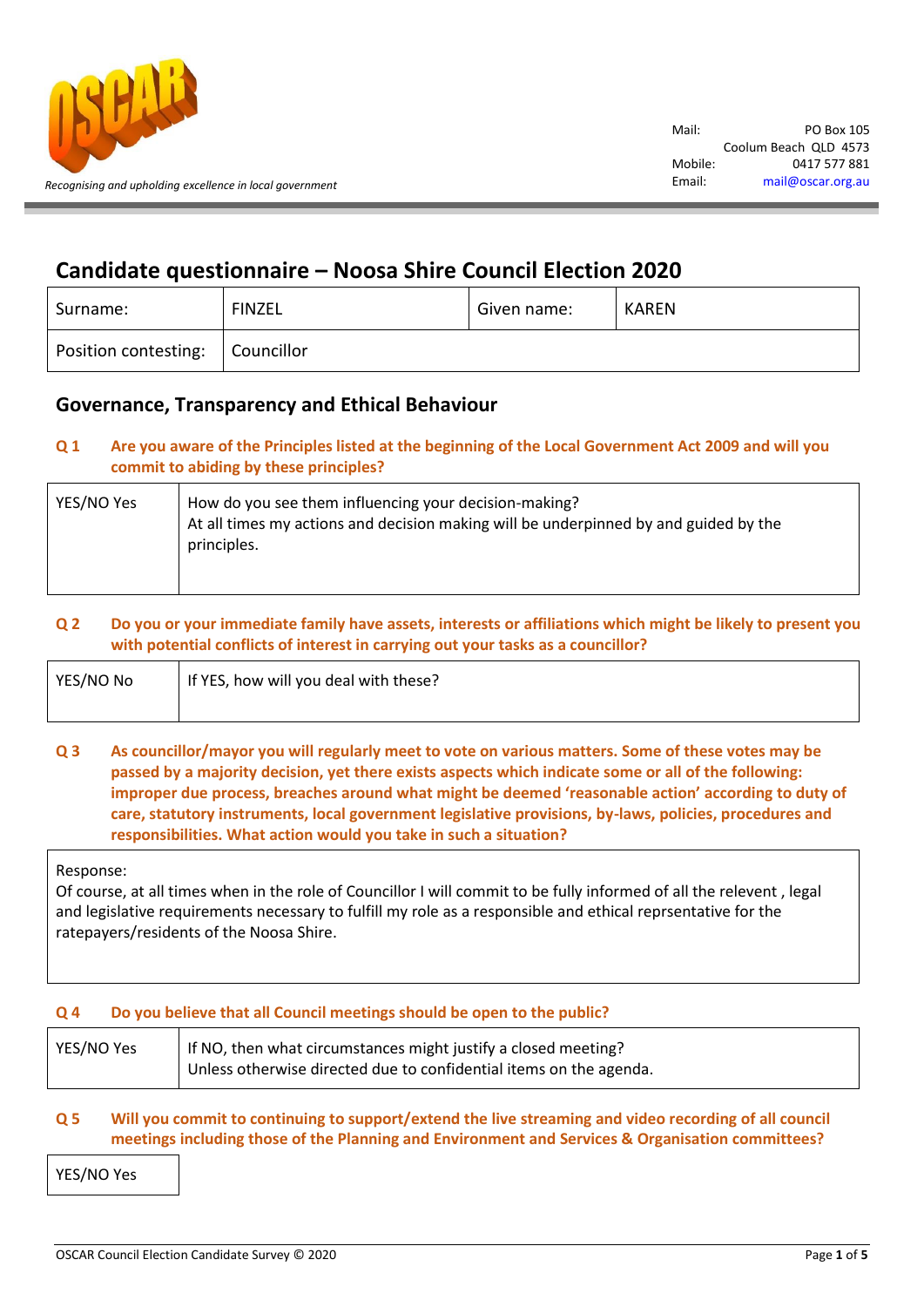### **Q 6 Do you support that, once the previously published reasons for confidentiality have passed, the live recording, related staff reports and information of the confidential meeting should immediately be made public?**

| YES/NO Yes | If NO, why not?                                                                        |
|------------|----------------------------------------------------------------------------------------|
|            | Once all confidenitality procedures are approved proceed accordingly with due process. |

### **Q 7 Are you endorsed or supported by any registered political party?**

YES/NO No

# **Climate change**

### **Q 8 Do you accept the international scientific community's view that global climate change is the result of human activity over the past 200 years, principally through the burning of fossil fuels?**

| YES/NO Yes | I If NO, why not? |
|------------|-------------------|
|            |                   |

### **Q 9 What do you see as the key impacts of Climate Change on the Noosa Shire?**

#### Response:

Key impacts presently would include Fire, Flood, Drought and Erosion including effects on Wildlife, Ecosystems , Citizens and the Built Environment.

### **Q 10 How should the Noosa Shire Council deal with Climate Change now and into the future?**

#### Response:

Develop and implement an Action Plan to include a risk assessment to minimise identified impacts alongside a annual review process to include ammendments ensuring continous improvement in the delivery of the plan into the future. Of course consultation with all key stakeholders including residents/ratepayers, all levels of government , first respnders, health service providers and experts in the field will be a pre-requisite.

### **Q 11 Will you advocate for the Noosa Shire Council to promote and support further Climate Change action within the broader community?**

YES/NO Yes

### **Q 12 Do you support maintaining Noosa Shire Council's Declaration of Climate Emergency?**

| YES/NO Yes | If NO,<br>, why not? |  |
|------------|----------------------|--|
|            |                      |  |

# **Q 13 Will you advocate for the Council to have a moratorium on any development proposed in areas vulnerable to the impact of climate change such as in flood-prone areas and coastal zones until such time as the Coastal Hazard Adaptation Plan is completed?**

YES/NO Yes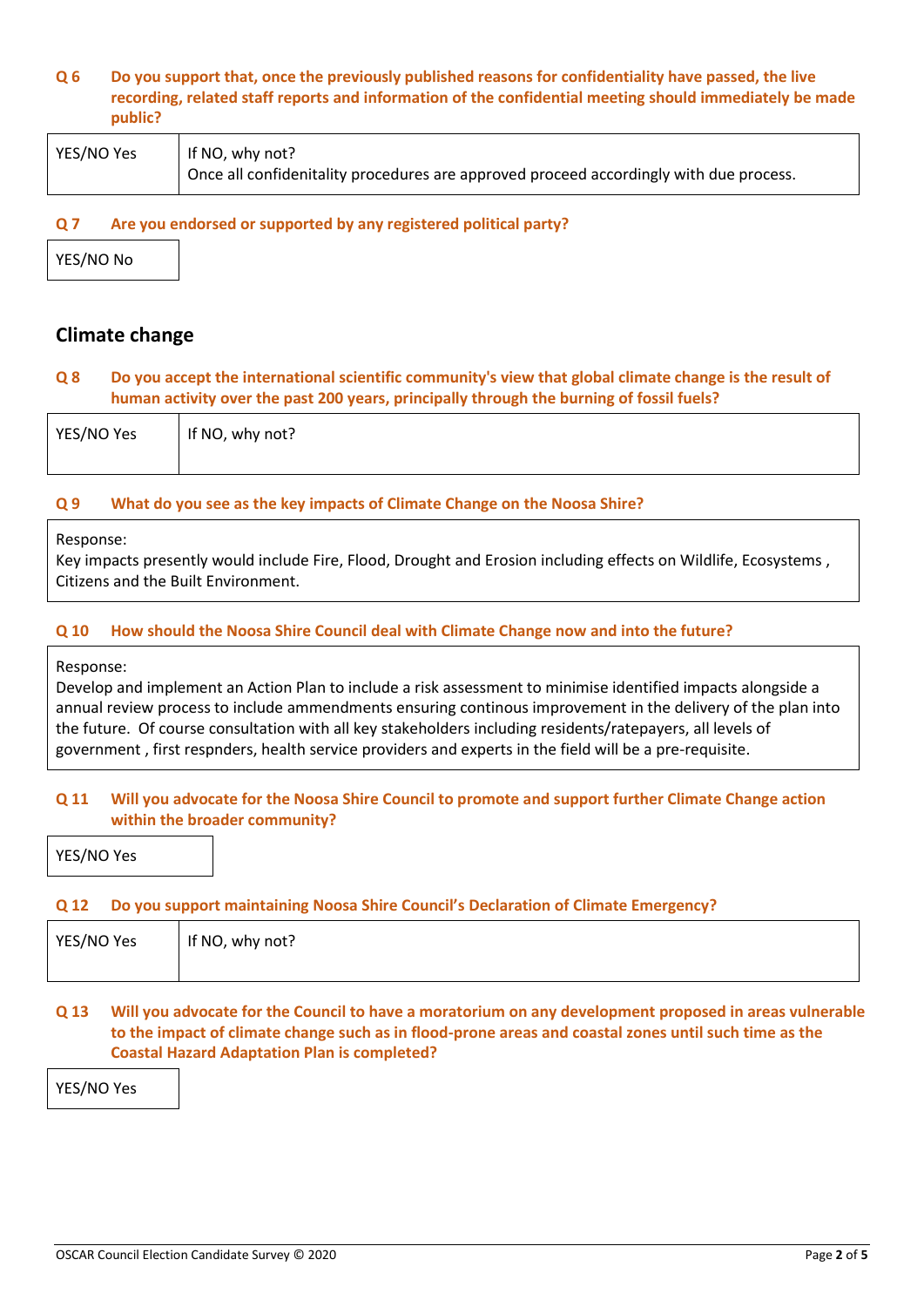# **Planning issues**

### **Q 14 What do you mean by, and how would you measure, sustainable development?**

### Response:

The concept of sustainable development has four dimensions as defined by the UN - society, environment, culture and economy. In short, it is development which meets the needs of the present without compromising the ability of future generations to meet their own needs. Therefore sustainable development to me is the ability to meausure all development against these four pillars when determining/approving development and asking the question how does this benefit or prosper our society; eg. in terms of a healthy environment to provide food and resources, safe drinking water and clean air how do we achieve this in a sustainable way against measurable performance indicators over a period of time.

### **Q 15 Do you agree that:**

| (a) | Development Applications that conflict with the relevant Planning Scheme<br>Acceptable Outcomes and other planning instruments should be refused?                                                                                                                                                                       | YES/NO Yes |
|-----|-------------------------------------------------------------------------------------------------------------------------------------------------------------------------------------------------------------------------------------------------------------------------------------------------------------------------|------------|
| (b) | applicants wishing to lodge a Development application that does not substantially<br>comply, or seeks to over-ride the Planning Scheme should be advised to await the<br>formulation of the next planning scheme when they can lodge a submission on that<br>new planning scheme during the public consultation period? | YES/NO Yes |
| (c) | that development that is vulnerable to the impacts of Climate Change, flooding, and<br>inundation be prohibited?                                                                                                                                                                                                        | YES/NO Yes |
| (d) | genuine community consultation should be undertaken in the early stages of a<br>Proposed Planning Scheme amendment and prior to being progressed to the state?                                                                                                                                                          | YES/NO Yes |

**Q 16 The new Noosa Planning scheme has been approved by the Planning Minister subject to a number of conditions, two of which are of concern to the Council. They are:**

**(1) Provisions for mandating 10% of high density housing as social and community (affordable) housing at the Shire Business Centre and former Noosa Bowling Club site at Noosa Junction.**

**(2) Requirement that Noosa Council adopt the recent State changes to koala protection regulations and remove local provisions.**

### **(a) Will you support the Noosa Plan as it is?**

| YES/NO Yes | If NO, why not?                                                                                   |
|------------|---------------------------------------------------------------------------------------------------|
|            | The Plan has been announced as returned to the Noosa Council with conditions. Some                |
|            | conditions are still under discussion between Council and the State. Provision for amendment/s    |
|            | process is available if the Noosa residents/ratepayers and other key stakeholders across the      |
|            | shire wish to follow to implement process for change. I will of course, as Councillor and elected |
|            | representative of the people, consult and advocate for them at all times                          |
|            |                                                                                                   |

# **(b) If elected will you support Noosa Shire Council in negotiating with the State Government to achieve a better outcome for the community in relation to these two provisions?**

| YES/NO Yes | If NO, why not? |
|------------|-----------------|
|            |                 |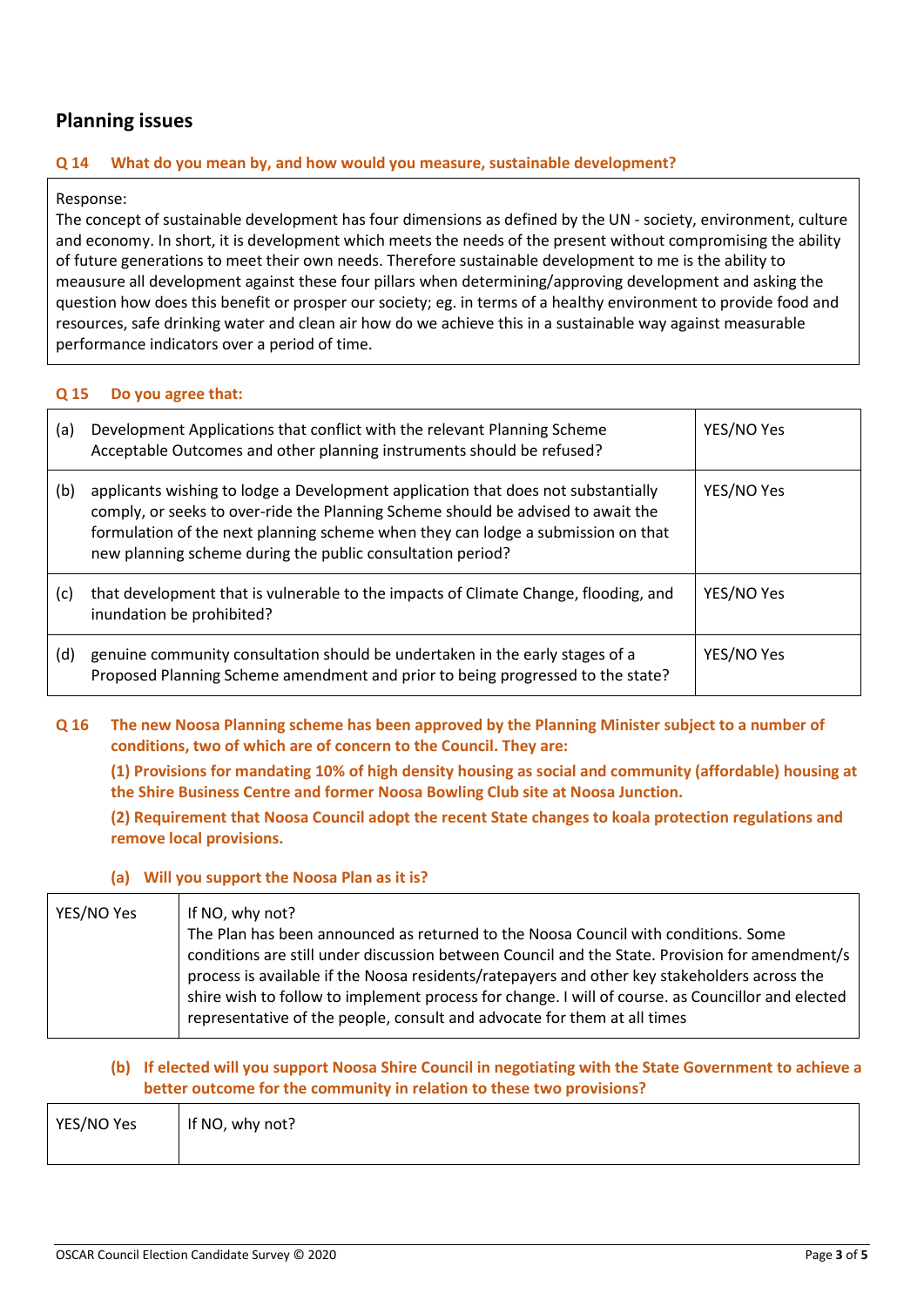### **Q 17 What is your understanding of when it is appropriate to override the Planning Scheme, where there are conflicts?**

### Response:

Planning matters need to be considered on a case by case basis. It is important to adhere to the planning scheme in most case but there could be the rare case where some important reason and public good, over-riding the scheme might me the best solution.

### **Q 18 With respect to the South East Queensland Regional Plan (Shaping SEQ) that was given effect on 11 August 2017, do you support the Plan in its current form relating to the Northern sub-region, including designation of the Urban Footprint and population targets?**

YES/NO Yes

- **Q 19 Do you support the proposed Coolum West intense residential/mixed use development and wave pool proposal on significantly constrained land, which is also outside the urban footprint?**
- **NB The reason for this question being asked of Noosa Shire candidates is that Noosa Tourism published a survey in what appeared to be support for the project**

| YES/NO | If NO, will you, if elected to the Noosa Shire Council, support SCRC community groups in                                                                                                      |
|--------|-----------------------------------------------------------------------------------------------------------------------------------------------------------------------------------------------|
|        | advocating to the State Government against this proposal?                                                                                                                                     |
|        | If elected to the position of Councillor my intention would be to be fully briefed on the most<br>current/relevant information available to guide me in making a well informed evidence based |
|        | decision at that time.                                                                                                                                                                        |

# **General**

### **Q 20a The Noosa Biosphere Reserve designation by UNESCO was recently renewed for another 10 year period. What do you understand is the significance of the Biosphere Reserve designation to the Noosa Shire and its community?**

Response:

The Noosa Biosphere Reserve is significant to Noosa Shire as it is an over arching set of principles to guide decision making where the people, environment and economy live in harmony.

# **Q 20b Over the past 10 years the Noosa population has undergone significant change with new residents moving to the area. Will you advocate for an education and marketing program about what it means to local residents and the community as a whole to be a UNESCO Biosphere and how the community can assist in supporting and maintaining that status?**

YES/NO Yes

### **Q 21 Do you support the Environment Levy and its policies, including continued acquisition of land for conservation, partnership funding for Land for Wildlife and other environment programs?**

| YES/NO Yes   If NO, why not? |  |
|------------------------------|--|
|                              |  |

### **Q 22 In a recent interview the current Mayor referred to a "Crisis" in the Noosa River with biodiversity plummeting. What actions would you propose to address this issue?**

Response:

Firstly I the River should remain State Controlled. A priority is of course consultion and collaboration across all stakeholders and users of the river to provide equitable outcomes and access to all while considering impacts on